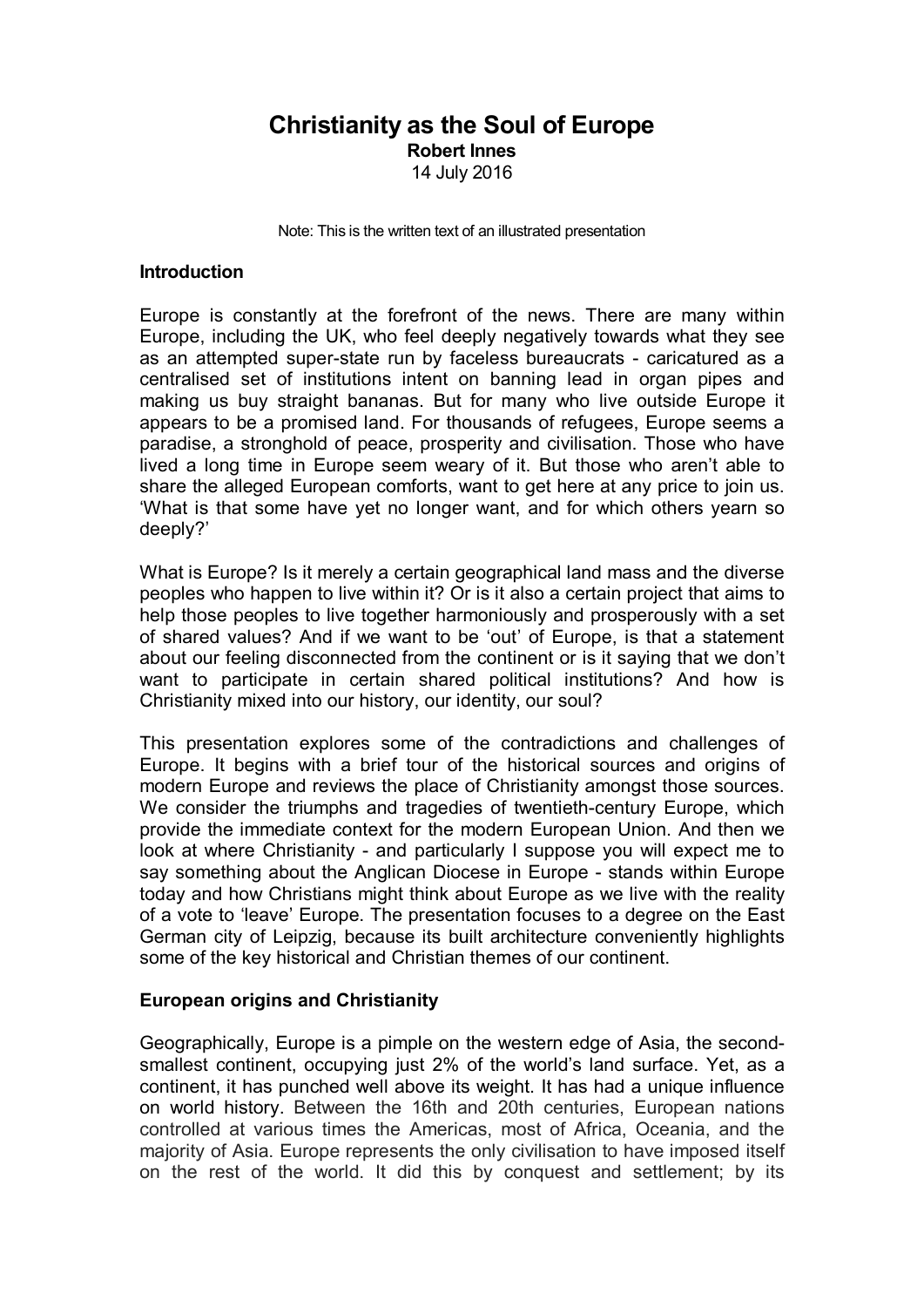economic power; by the power of its ideas and because it had things everyone else wanted. Today every country on earth uses the discoveries of science, and science was a European invention.

### *Greece, Rome, Christianity, German warriors: Christendom*

European civilisation can be understood as being formed out of the interaction of three initially distinct components (conveniently depicted in John Hirst's *Shortest History of Europe*):

The culture of Ancient Greece and Rome. The origins of our philosophy, maths, science, medicine and politics lie in Ancient Greece. These were transmitted to us through the military rule and law of the Roman Empire.

Christianity. From the life, death and resurrection of Jesus grew a Christianity. From the life, death and resurrection of Jesus grew a<br>religion which spread fast around the Greek- speaking Mediterranean.

German warriors living on the northern borders of the Empire eventually invaded and overran the Empire. Their descendants include modern-day Danes, Dutch, English, Flemish and Germans.

Christianity was in its origins radically separate from the Roman Empire. But in 313AD the Emperor Constantine became a Christian, and Christianity was made the official religion of Rome. 50 years later, all other religions were banned so Christianity was the only religion of the Empire. Rome became Christian. The church developed its own hierarchy of full-time paid officials – priests, bishops and archbishops - with one bishop, the bishop of Rome, as pope. The church developed its own system of canon law. And the church ran its own system of taxation. As Rome became Christian, so Christianity became Roman - the Roman Catholic Church.

During the fifth century, the Roman Empire found it increasingly difficult to resist the raids of German warriors from the north. In 476AD, Romulus, the last Western Roman Emperor, fell - a date which conventionally marks the end of the Western Roman Empire.

But though the Empire fell, Christianity did not. It preserved its hierarchy. And it preserved Greek and Roman learning. The German warriors did not destroy the church. And gradually the Germans themselves became Christian. Foremost amongst the missionaries to them was Boniface, the apostle to the Germans, who has been described as one of the outstanding creators of the first Europe. Boniface was sent by the pope from Devon first to Frisia and then to Germany. Boniface dared to chop down a sacred oak dedicated to the god Jupiter. When the god did not strike him down, the people were amazed and converted to Christianity. Boniface duly became the first Archbishop of all Germany East of the Rhine. So the German warriors became Christian.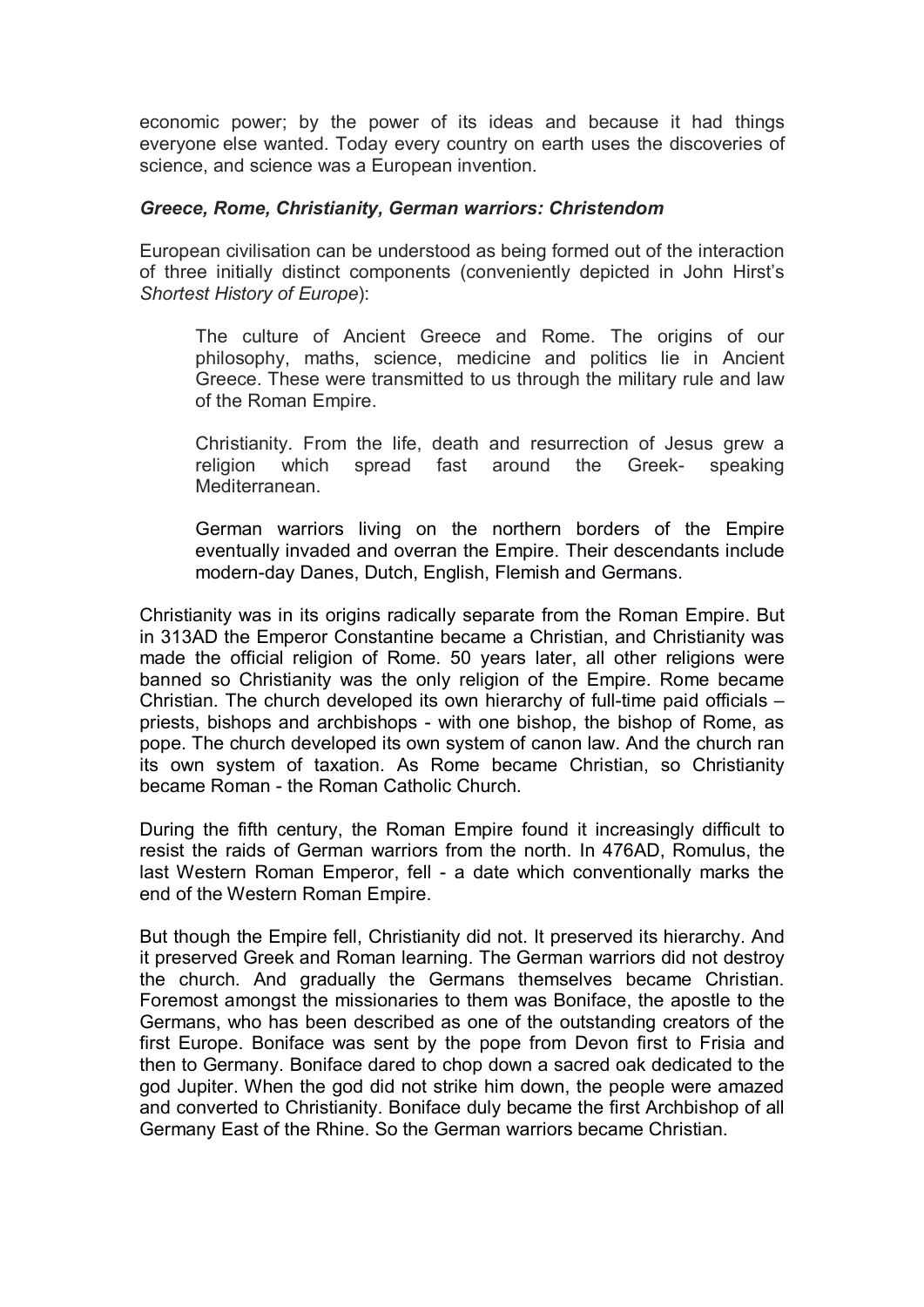From the fall of the Western Roman Empire in 476 until 1400, so for about 1000 years, what we call the Middle Ages, these three - Graeco-Roman civilisation, German warrior culture and Christianity - held together. They gave us: illustrated biblical manuscripts; the culture of knights and chivalry, the crusades; the monasteries – in a word the culture of 'Christendom'. It is this Christianised culture from which in succeeding centuries modern Europe grew, with which it struggled or from which it struggled to escape.

European history witnessed three major cultural and intellectual challenges to Christendom: the Renaissance, the Reformation and the Enlightenment.

# *The Renaissance*

What historians call 'modern times' can be taken as beginning around 1400. There is a consensus that the Renaissance began in Florence, and it is the Renaissance which stands as a central bridge between the middle ages and the modern period. The Renaissance is often described as the discovery or rediscovery of Greek and Roman learning. Perhaps what is more significant is that instead of Greek learning being used by the church to support its theology, now there were scholars operating outside the theological world imagining the Greek and Roman world as it had existed in its own time. They wanted to think themselves back into a world that was un- and pre-Christian. The Renaissance men were by no means anti-Christian. But they regarded the Greek and Roman period as 'the classical era' – the summit of human achievement. They wanted to celebrate all that human beings were capable of without any necessary reference to the Christian religion.

The Renaissance spread across Europe. We're going to be charting some further developments in European history with reference to the German city of Leipzig. The city hall is one of the most important buildings in Leipzig and one of the finest Renaissance buildings in Germany. Around the entire building and just under the roof runs an inscription which is one of the longest inscriptions on any building, dedicating the building to the praise of God.

# *The Reformation*

The image of Luther looks down upon us from a stained glass window in St Thomas's church in Leipzig. The Renaissance left the Roman Catholic church intact, but the next great disruption to medieval Europe did not. Luther initiated the sixteenth-century Reformation. Luther articulated growing dissatisfaction with a church that had become rich, powerful and somewhat corrupt. Luther emphasised salvation by faith not works, and doctrine that was derived from scripture rather than tradition. Luther was excommunicated by the pope, but sympathy for his teaching rapidly spread through Germany, aided by the newly invented printing presses.

The Reformation sparked huge antagonism between Protestants and Catholics right across Europe. For over 100 years both sides fought each other, literally, in wars. Each regarded the other as totally wrong, not as a different sort of Christian but as anti-Christian. It was better that a Catholic or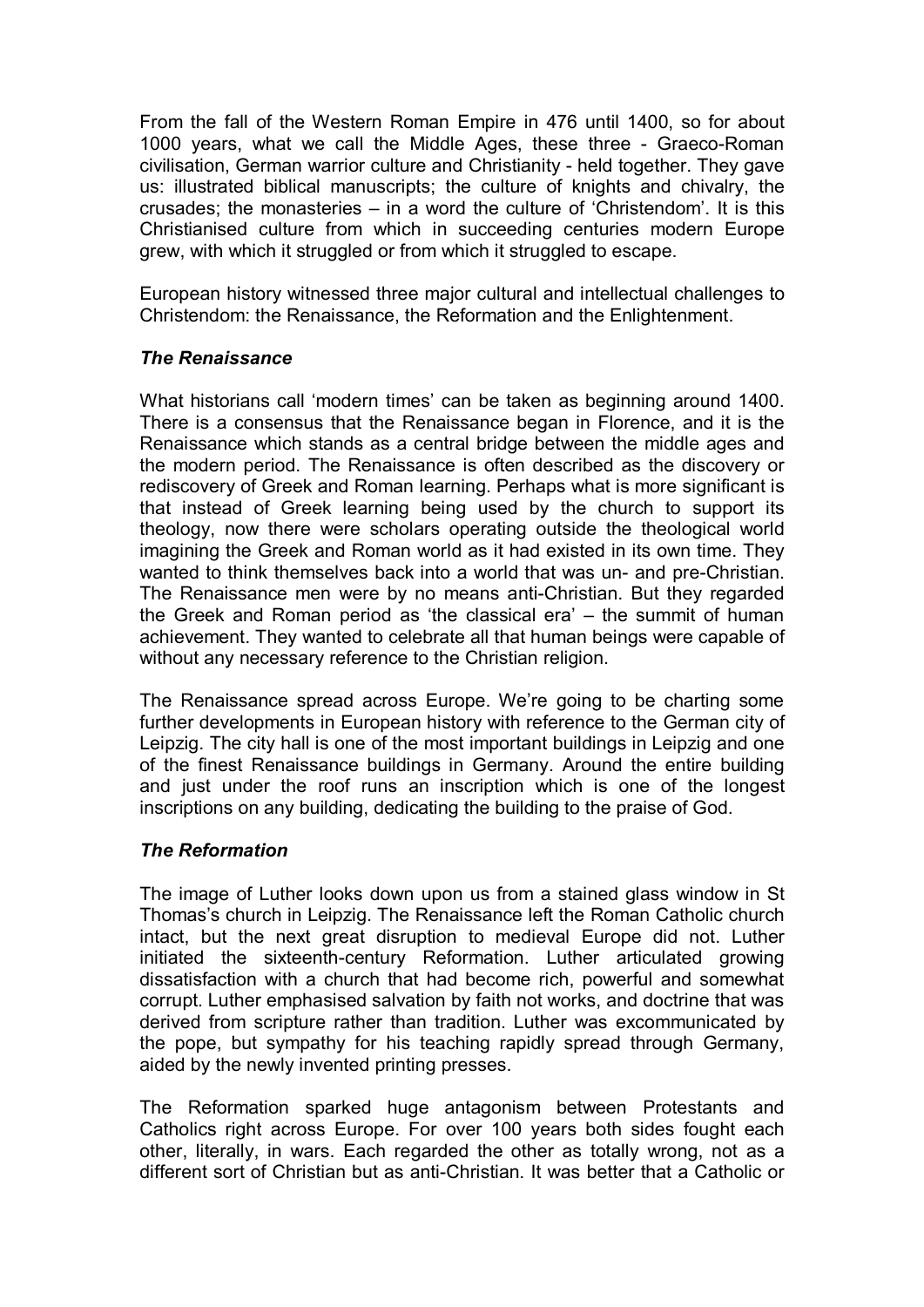Protestant be killed, than that they preach a doctrine offensive to God. Yet after fighting each other for 100 years, with neither side winning, a sort of truce arose and gradually a sense of toleration. Firstly, it was accepted that there could be Catholic countries and Protestant countries. And then it was gradually accepted that different sorts of Christians could live peacefully together in the same country.

Protestantism produced its own Christian culture. Few figures are more important in this culture than Johann Sebastian Bach. For 27 years he directed the choir at St Thomas Leipzig. And the boys' choir of the Thomaskirche is one of the oldest and most famous in Germany. As one of the greatest composers, Bach is sometimes known as the fifth evangelist, so powerful are his arrangements of the St Matthew and St John Passions.

Protestantism undid the synthesis of Christianity with Graeco-Roman culture. After Luther, the church was not merely the Roman Catholic church.

# *The Enlightenment*

But it was the third big intellectual movement in European society, the Enlightenment, which did most to reduce the power of the church and to progress beyond the culture of Christendom. In France the major Enlightenment figures were Voltaire and Rousseau, in Germany Immanuel Kant, and in Scotland David Hume and Adam Smith.

The Enlightenment was marked by a desire to liberate human reason from the chains that would bind it. 'Dare to know' was Kant's motto. In France the chains were understood mainly as the power of the king and the superstition of religion. The Enlightenment was one of the most important intellectual forces behind the French Revolution.

The Enlightenment wasn't primarily a political or revolutionary movement. It was concerned with expanding the possibilities of human knowledge by clearing away superstition. Adam Smith set out a rational basis for economics. Biblical scholars began literary critique of the scriptures. Immanuel Kant set out a rational basis for ethics. All of this posed difficult questions for Christians as to how their faith should relate to reason – questions we are still grappling with today. The success of the Enlightenment is shown in the fact that today we are more likely to trust science and rationality than the pronouncements of bishops as sources of authority.

# *Romanticism*

The strong emphasis on human reason produced a reaction, however, in the nineteenth-century Romantic movement. The German writer and statesman Goethe is often regarded as a bridge figure between the Enlightenment and the Romantic movement - his statue stands in a prominent place in Leipzig. In England, the Romantic movement is associated especially with the Lake District poets, Wordsworth and Coleridge. These poets emphasise feeling, emotion and passion. The Lake District poets wanted to put people back in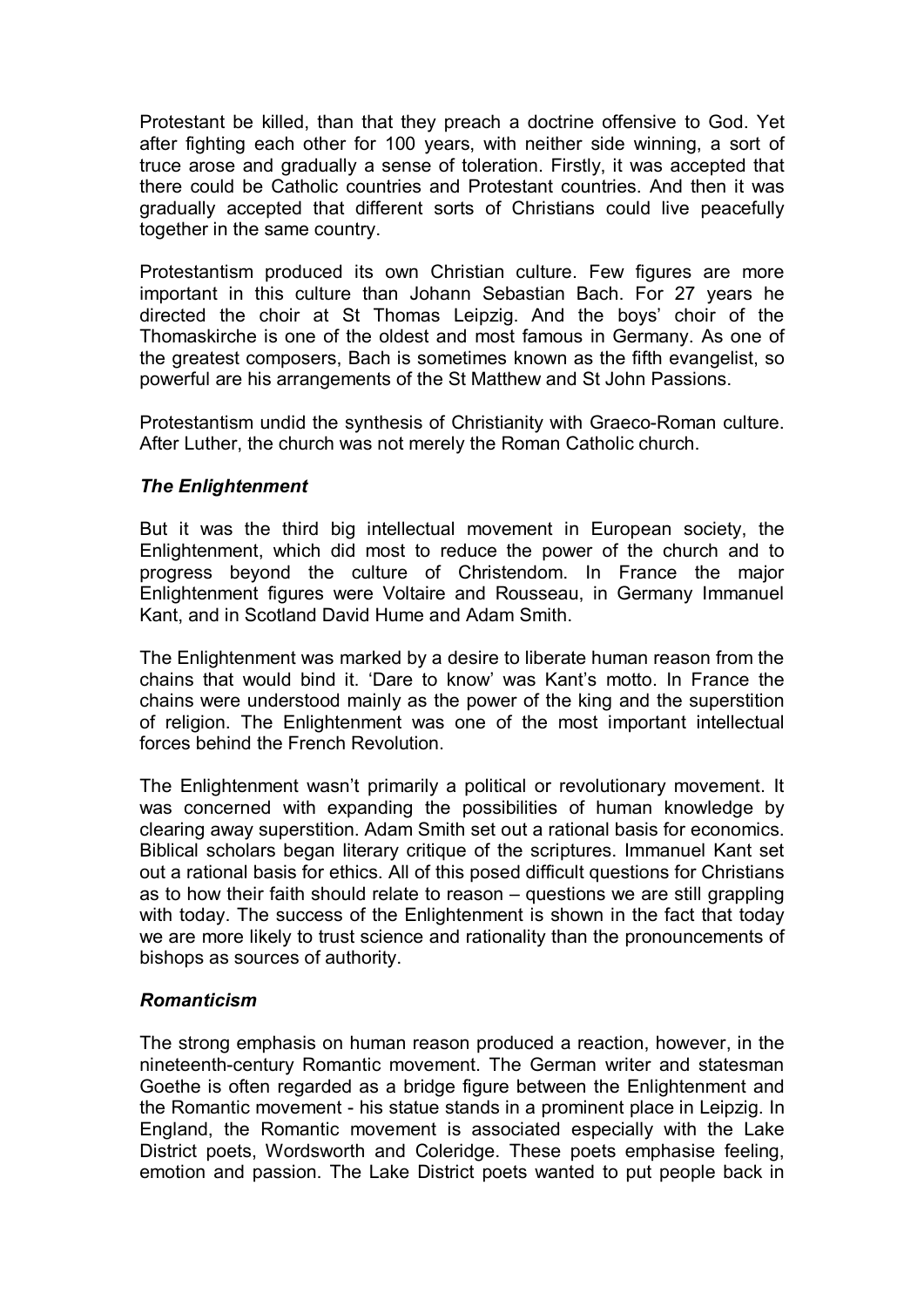touch with nature. But Romanticism could also exalt patriotic feeling. Johann Fichte, a disciple of Kant, wrote:

*Those who speak the same language are joined to each other by a multitude of invisible same language are joined to each other by a*<br>imultitude of invisible bonds by nature herself, long before any human<br>art, beging: they, understand, each other, and, have the newer of *art begins; they understand each other and have the power of continuing to make themselves understood more and more clearly; they belong together and are by nature one and an inseparable whole.*

It was this sense of people having natural linguistic and racial bonds that encouraged nation-states to discover and sense their identity in the nineteenth century.

### *The twentieth century: war*

So, as we come into the twentieth century, Europe is a continent into which Christianity has been mixed from the beginning. For 1000 years after the fall of the Roman Empire the continent lived under Christendom. Yes, the Renaissance harked back to pre-Christian classical forms. To be sure, the Reformation had split Christianity from its associations with Roman order. And the Enlightenment had proposed a religion that was within the limits of reason alone. But in 1913 few would doubt that the Soul of Europe was Christian.

Much changed in the next few decades. Rising nationalism, military competition and a complex set of alliances led to the First World War. Some 70 million combatants were mobilised in the Great War. Nine million soldiers and a further seven million civilians died. For years afterwards people mourned the dead, the missing and the many disabled. For the first time, war memorials appeared on village greens across Britain listing all those who had died. The First World War raised very sharp questions about how it was that so-called Christian nations could hurt each other so deeply.

The First World War was said to be the 'war to end all wars', but just 20 years after it ended, Europe and the world were again plunged into war. The Second World War was a global war that involved the vast majority of the world's nations. It was the most widespread war in history and directly involved more than 100 million people from over 30 countries. In a state of 'total war' the major participants threw their entire economic, industrial and scientific capabilities behind the war, erasing the distinction between civilian and military resources. With an estimated 50 to 85 million fatalities, the Second World War was the deadliest conflict in human history.

And it had one particularly ghastly feature. Hitler's final solution to the Jewish problem involved a holocaust aimed at the extinction of the Jewish race. In Leipzig there is a memorial to the Bamberger family. They ran a popular sweet shop that they had built up into a thriving business over the generations. It was their life's work and it was destroyed in one night, *Kristallnacht*, the night of the broken glass.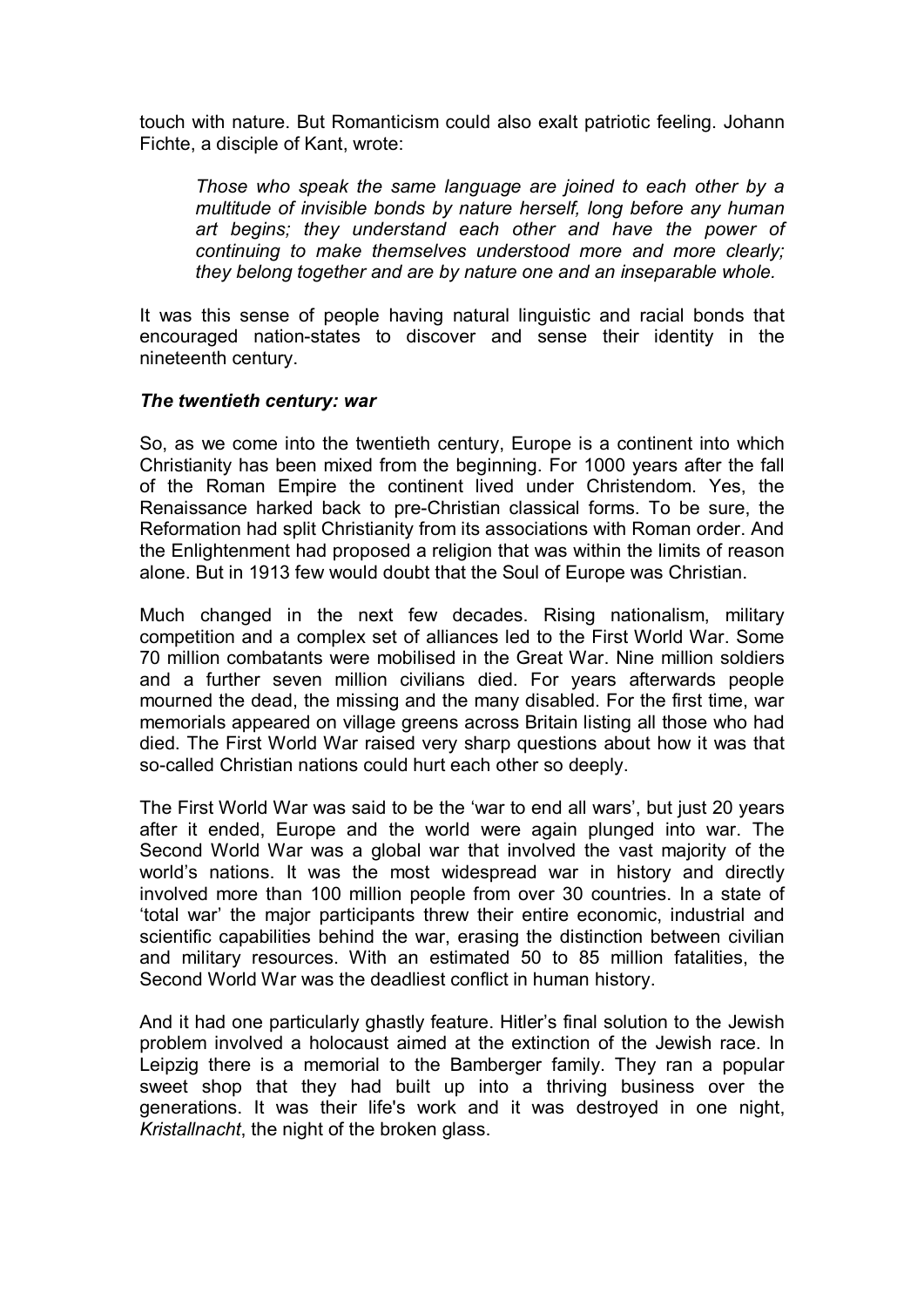Leipzig displays a poignant memorial to the Jewish synagogue. The synagogue was deliberately set on fire by the Nazis. The Jews were then made to pay to have it demolished. The Jewish population of the city before the war was over 11,000. Jews were steadily deported form 1942 onwards. By 1945 there were only 15 Jews remaining. The empty seats in the memorial have an obvious symbolism: the Jews of Leipzig are no more.

# *Rebuilding after the Second World War*

Europe emerged from the Second World War in a state of ruin. Its economies were either shattered or deeply in debt. Much of its infrastructure was destroyed. Supposedly Christian nations had fought each other to death and dragged the rest of the world into their conflicts. And there was the emerging horror of what had been done to the Jews. For Christians in particular there was a massive question around what kind of Christian culture was now possible in Europe.

After the war, Europe faced a rebuilding task of gargantuan proportions. In this, peace building, the recreation of trust, economic prosperity and new institutional structures went hand in hand. The creation of the European Coal and Steel Community (ECSC) in 1952 was a landmark, giving Europe its first organisation with genuinely supranational characteristics. By setting German and French coal and steel production under a new independent 'High Authority' it was intended that the major powers could never again engage in warfare against each other. European cooperation began with peacemaking, reconciliation and forgiveness.

Three of the key players in postwar reconstruction were Robert Schuman (Foreign Secretary then Prime Minister of France), Konrad Adenauer (Chancellor of Germany) and Alcide de Gasperi (Prime Minister of Italy). Each of these men were Roman Catholics who put their faith into practice in Christian Democracy. Schuman was outspoken that reconstruction was possible only in a Europe 'deeply rooted in Christian values'. And Adenauer saw the creation of new European structures as a 'real Christian obligation'. Together with the (Catholic) French diplomat Jean Monnet, they were the early advocates and architects of European union.

The creation of the European Coal and Steel Community was followed by the Treaty of Rome (1957), which set up the European Economic Community (EEC), and the 'Common Market' was born. The EEC had six founder members: Belgium, France, Italy, Luxembourg, the Netherlands and West Germany. Its initial aim was to bring about economic integration, including a common market and customs union.

# *The Cold War*

Throughout the 1960s and 1970s Europe grew and prospered economically. But it lived in the shadow of the Cold War. After the Second World War an 'iron curtain' had descended upon Europe, separating East from West. The sudden ending of Cold War and the fall of the Berlin Wall dividing East and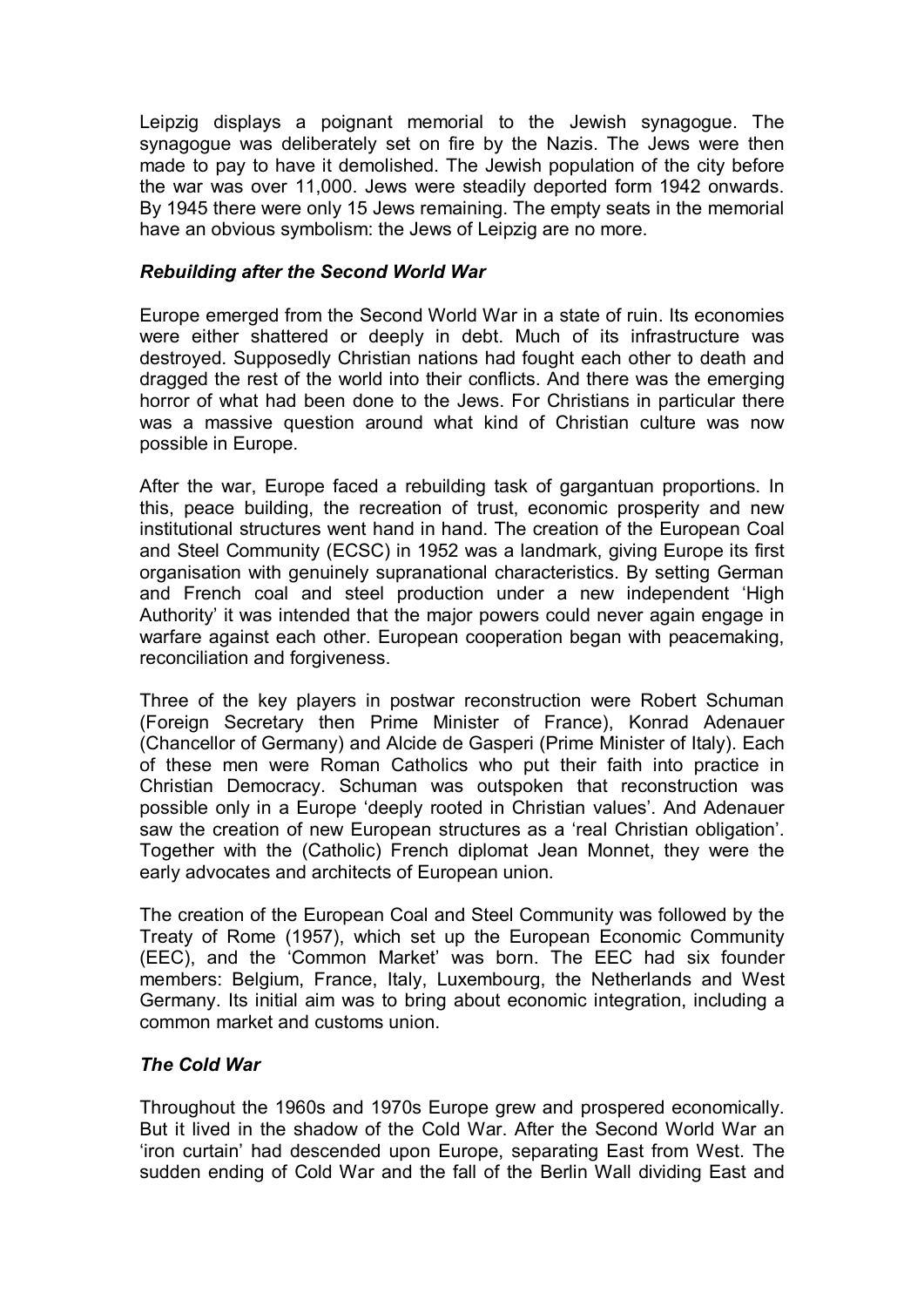West was something which felt like a miracle to those of us who lived through it. Reasons for the fall of the Wall were numerous, but the church certainly played a key role.

St Nicholas Church is the oldest and largest church in Leipzig. It is also the place where the peaceful revolution in 1980s Germany began. The courageous parish priest, Christian Fuehrer, opened up a weekly dialogue with prayers for peace each Monday evening. The dialogues and prayers attracted large crowds, so many that the church with its 2000 seats could barely contain them. From September 1989, the peace prayers resulted in the so-called Monday Demonstrations, with thousands of people holding candles and showing banners.

The authorities tried to control the demonstrations using road blocks and stationing soldiers on the streets, but without success. The number of protestors grew, until on 9 October 1989 about 70,000 demonstrators came face to face with 8000 armed soldiers. Given the large number of demonstrators, the soldiers dared not shoot. Protests quickly spread throughout the whole of East Germany, leading to the opening of borders on 9 November and the fall of the communist regime. A member of the Stasi, commenting afterwards, said:

*Our security was comprehensive. We had been prepared for every eventuality. But we were not prepared for prayers and for candles.*

# *After 1989*

After 1989, and the end of a bi-polar world, Europe opened new vistas of freedom and hope for millions of people. There was a sense of excitement about the future. The healing of wounds and division became the central story. Noting that the European Community was at a turning point, the President of the European Commission, Jacques Delors, envisaged that states would be called upon to create a new European order. The European Union seemed to him the world's most powerful invention for advancing peace. 'Europe united, or re-united, in diversity'. Delors invited the churches and the political community more widely to strive for peace, justice and solidarity as the core values of a new Europe. Delors was not content that that Europe should just be a matter of economics. It is, he thought, not just about markets but about values and culture. Europe had to promote a new sense of belonging. And so, in 1990 Delors told the churches:

*We need a heart and soul. The door is now open for whoever can offer a heart and soul.*

Delors offered regular informal meetings between the churches and officials of the European Commission. These eventually led to a legal commitment on the part of the European Union to maintain an open, transparent and regular dialogue with the churches and non-governmental organisations. This provision was built into the 2007 Lisbon treaty.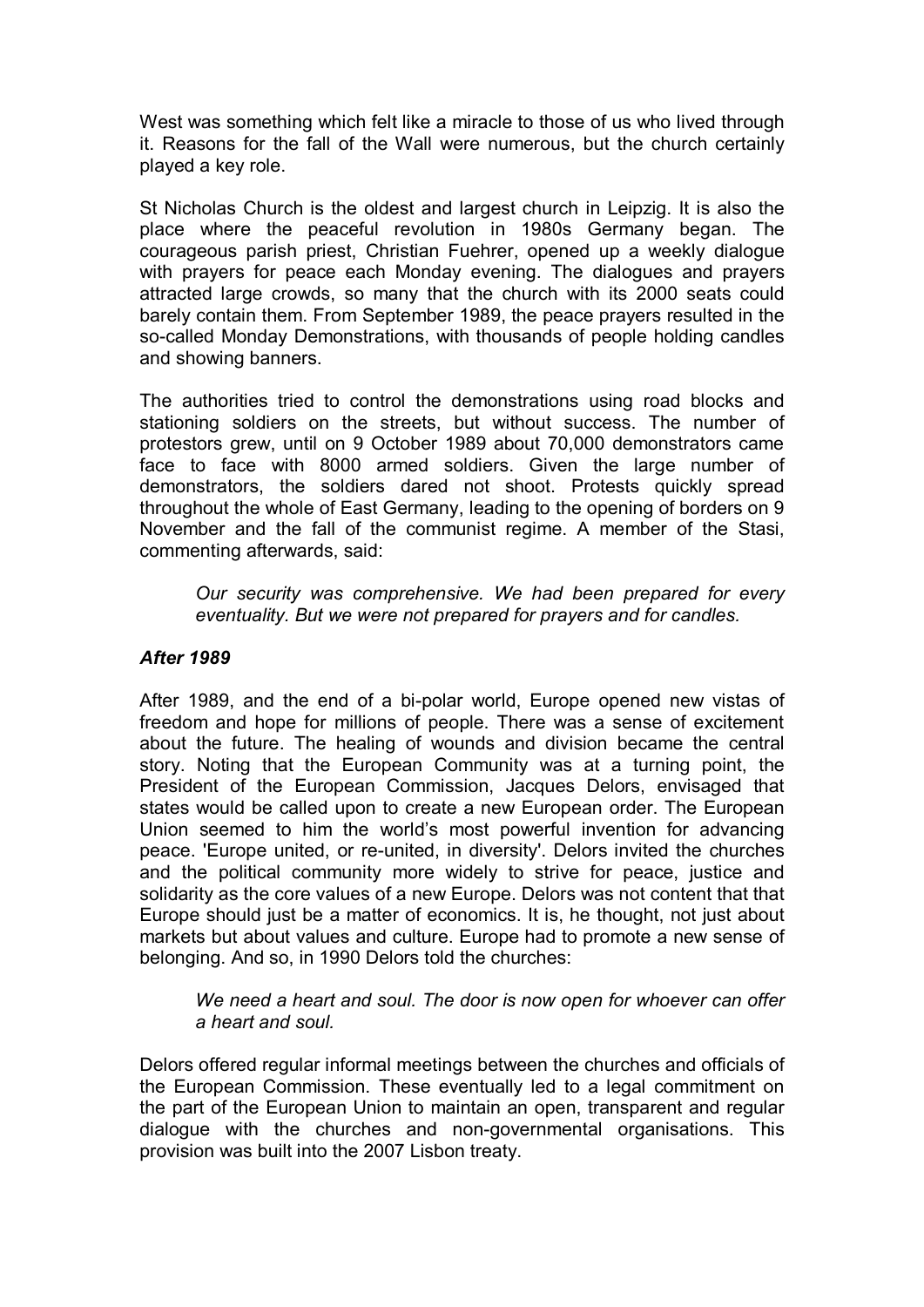The years following 1989 witnessed both the widening and deepening of the European Community. The Maastricht Treaty (1992) provided for a single currency - the euro. Treaties in Amsterdam (1997) and Nice (2001) paved the way for enlargement of the Community, and the 2007 Lisbon treaty gave the EU a European Council President and a High Representative for Foreign Affairs. But along the way the influence of the Christian roots weakened. In 2003, Giscard d'Estaing, the Chairman of the Convention on a new European Constitution, famously rejected reference in the preamble not only to God but also to the influence of Christianity on European history!

In 2014, Pope Francis addressed the Parliament of the European Union in Strasbourg. He expressed concern that Europe was no longer open to the transcendent dimension of life, and that it risks losing both its own soul and the humanistic spirit which it still loves and defends. The pope recalled the 2000 years of history which links Europe and Christianity. He acknowledged that this history was not free of conflicts, errors and sins. But he saw also in it a desire to work for the good of all, and a beauty which is reflected in the architecture of Europe's cities. Europe, he said,

*urgently needs to recover its true features in order to grow, as its founders intended, in peace and harmony, since it is not yet free of conflicts.*

# **Challenges for the EU since 2015**

In fact 2015 proved to be a year of grave challenges for the European Union.

# *Migration*

The first challenge is migration. It is the crisis that confronts us, on our TV screens, in our newspapers, in our political discourse. Many British people seem to feel that the United Kingdom has been specially targeted by migrants. This is not so. Migration presents a problem across Europe, most acutely in the Mediterranean states. But we each see the problem that is on our own doorstep.

We have to confront the migration reality. The reality is that:

Birthrates across Europe have been in decline for many years, so there is now a decline in the numbers of young people of 'traditional regional origin'.

Europe is materially rich. The European Union has been a pole of attraction for over 50 years because of its economic prosperity and of the benefits of that prosperity. because its economic model has paid some attention to the distribution

But beyond our frontiers, where political, economic and ecological disaster are all too common, growing populations find little hope of a good future for their families in their homelands. We have failed to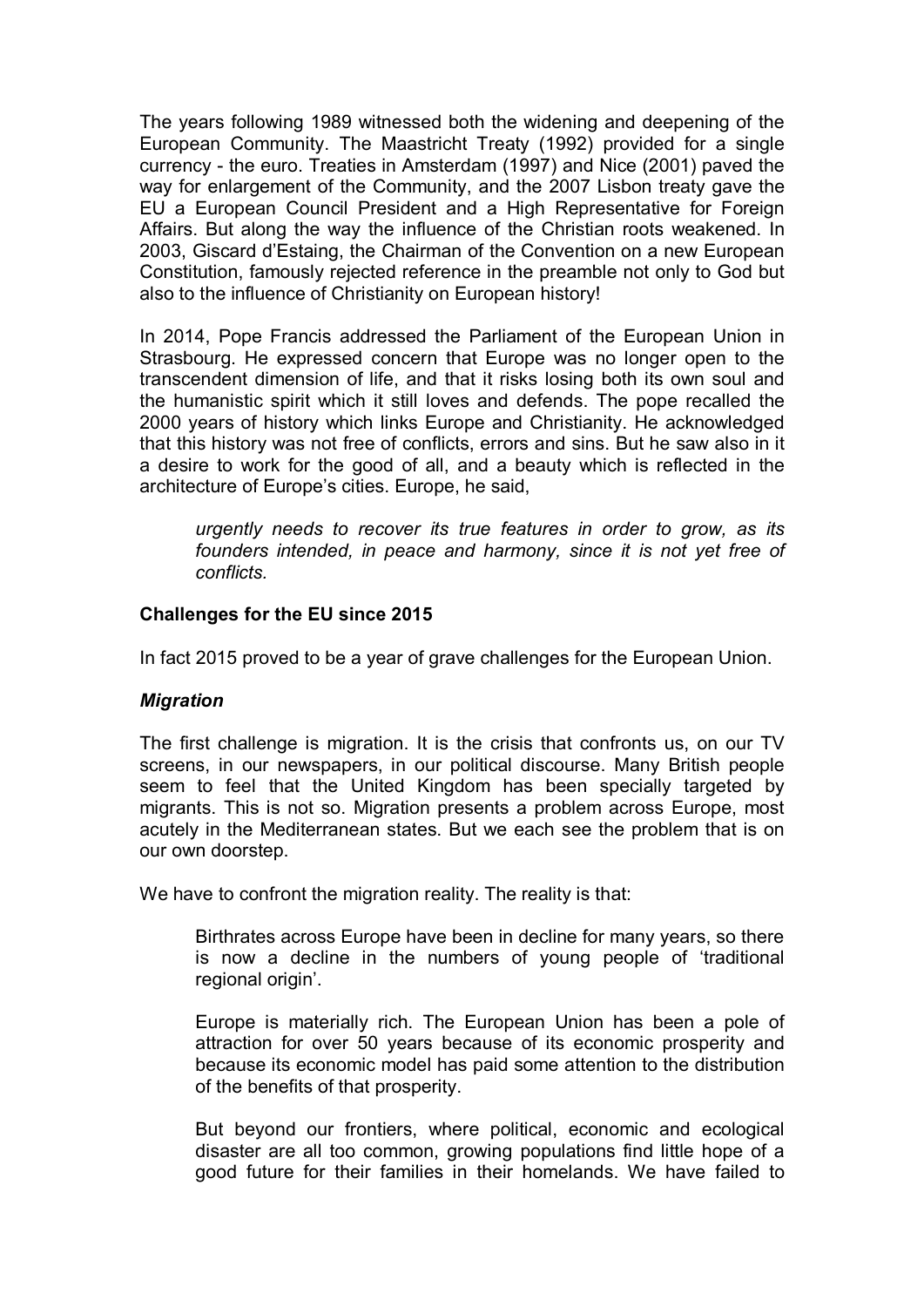export our successes to large swathes of the world. Nor can we deny at least a share of responsibility for their problems, with our colonial manipulation and our greed for their oil and other resources.

Migration will not just go away. The painful reality is that we have to find ways of living with it. But are we willing to find equitable means of sharing the burden of migration between different European cultures? And can Europe together manage migration so that we receive people safely and integrate people at a rate we can cope with?

Migration threatens the Schengen agreement and the free movement of peoples which has been one of the EU's great successes. This is all very much in balance.

### *Debt*

The second challenge is debt. One of the things that strikes me, as someone who travels around Europe a great deal, is the huge gulf between levels of prosperity in the north and the south. Germany and Scandinavia run impressive economies. It is very different in Southern Italy and Spain where youth unemployment has been running at 40%. And the travails of Greece as it tries to negotiate its indebtedness have occupied much of the attention of the top leadership of the European Union. I know from the first-hand experience of our Anglican parish in Athens something of the economic hardship that has been experienced.

The problem of debt, and specifically Greek debt, threatens the common currency, the euro, which has been another huge achievement for the European Union.

# *Rising nationalism and populism*

The third and biggest challenge is rising nationalism and populism. It is unsurprising that, in a world that is becoming increasingly global, populations turn inwards and look to assert local identity. Very often this is expressed as hostility towards the outside world, be this in the form of migrants or legislation imposed by 'Brussels'.

Populism tends to exist in left-wing forms in Southern Europe and right-wing forms in Northern Europe. Some of the most successful populist parties are Fidesz in Hungary, Syriza in Greece, the Law and Justice party in Poland and the National Front in France. Its power has been asserted in the Brexit referendum vote, with its rallying cry, 'we want our country back'.

So the third great challenge facing Europe is the political challenge of maintaining confidence in European political institutions in the face of growing populism and nationalism.

It is a difficult time for Europe. And we don't know how, even whether, it will survive.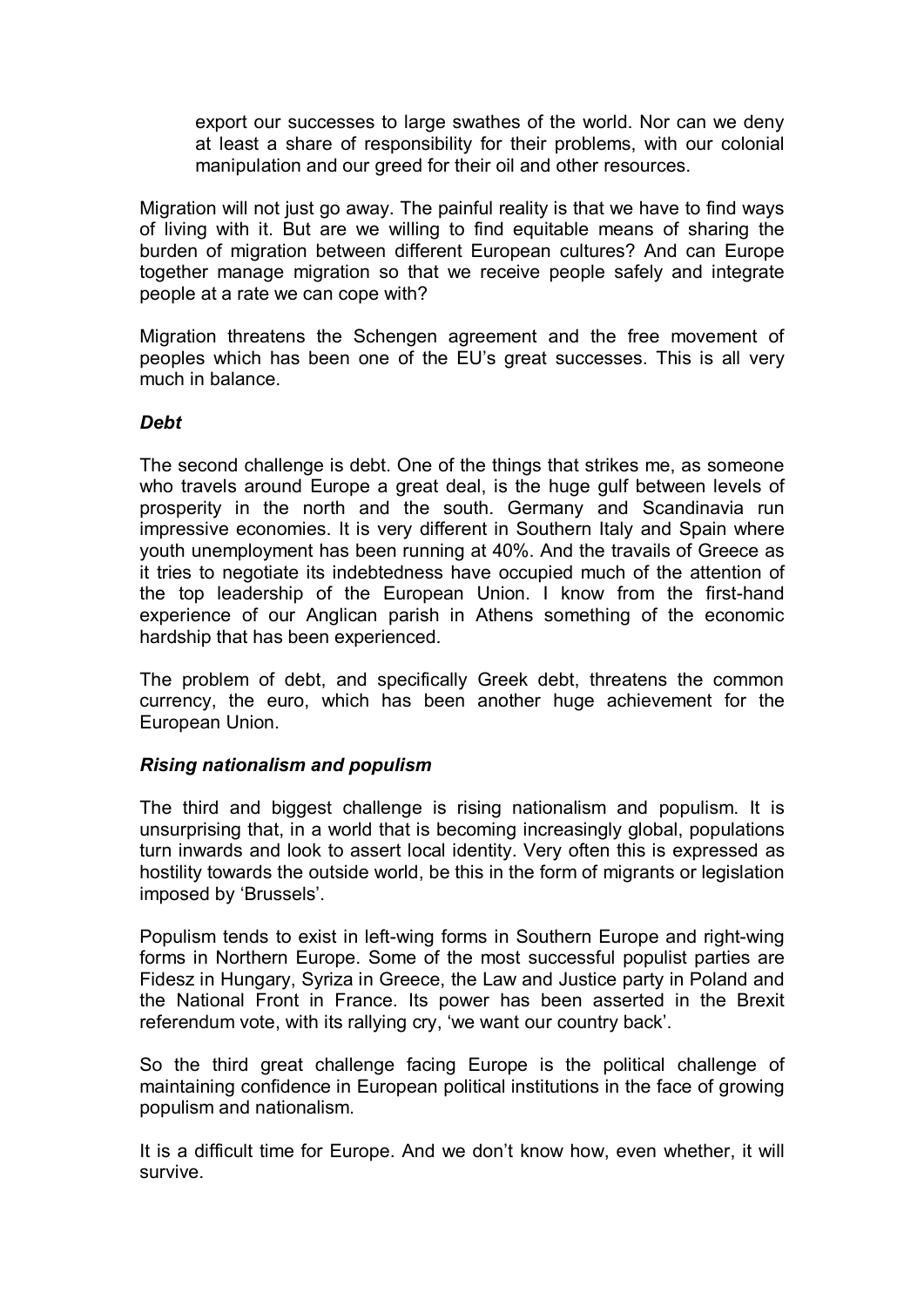#### **The Diocese in Europe**

The Christian map of Europe is dominated by the Catholic Church in the south, the Protestant Churches in the north, and the Orthodox Churches in the east. But there have been English Christians living and worshipping on the continent since the Reformation. William Tyndale, who was responsible for much of the text of the King James Bible, did much of his work in Antwerp and was eventually martyred near Brussels. Our church in Hamburg recently celebrated its 400th anniversary. And in Belgium, Luxembourg, Italy and Greece our Anglican churches have official state recognition, with state funding for the Anglican Church in the first two of those countries. Our diocese includes seven archdeaconries and has much the biggest land area of the 42 Church of England dioceses.

Anglicans have particular gifts to offer Europe. We have a fine musical tradition. Fresh Expressions is of great interest to continental churches that are facing the loss of whole generations of young people. And the Alpha course is widely used on the continent. It is frequently and correctly said that there are now more Catholics than Anglicans using Alpha.

We have an important part to play in the ecumenical life of the continent. We have always had a strong involvement with CEC, and we are present in various ways in the ACT Alliance – which brings together Europe's biggest Christian development agencies.

The task of reconciliation is an essential part of the gospel message, and in Europe the task is never done. The original Anglican church in Leipzig was destroyed by the RAF in the Second World War. We now borrow another church building and have lively international congregations that worship in both English and German. In December I was invited to lead a 'nine lessons and carols' service at the Frauenkirche in Dresden, where we hold a monthly English-speaking service. The Frauenkirche was reduced to ruins in the appalling firestorms created by allied bombers in the Second World War. It has been beautifully rebuilt and restored by donations from both Germany and the UK and last year celebrated the tenth anniversary of its new incarnation.

The Anglican Church in Europe was once the preserve of ex-patriot British. Nowadays it is highly international and diverse. At a confirmation I conducted at the beginning of this year in Eindhoven in the Netherlands the candidates included two very bright young girls from India, a young female electrical engineer from Sierra Leone and a migrant young man from Pakistan. The clergy assisting me were from New Zealand and the Netherlands. Our congregation is the only English-speaking church in the southern Netherlands with a full-time pastor. The highest percentage of its congregation are Dutch, followed by Indian.

Churches across our diocese have been actively involved in the refugee crisis, most significantly in Athens where we have been working for several years in partnership with the Greek Orthodox Church.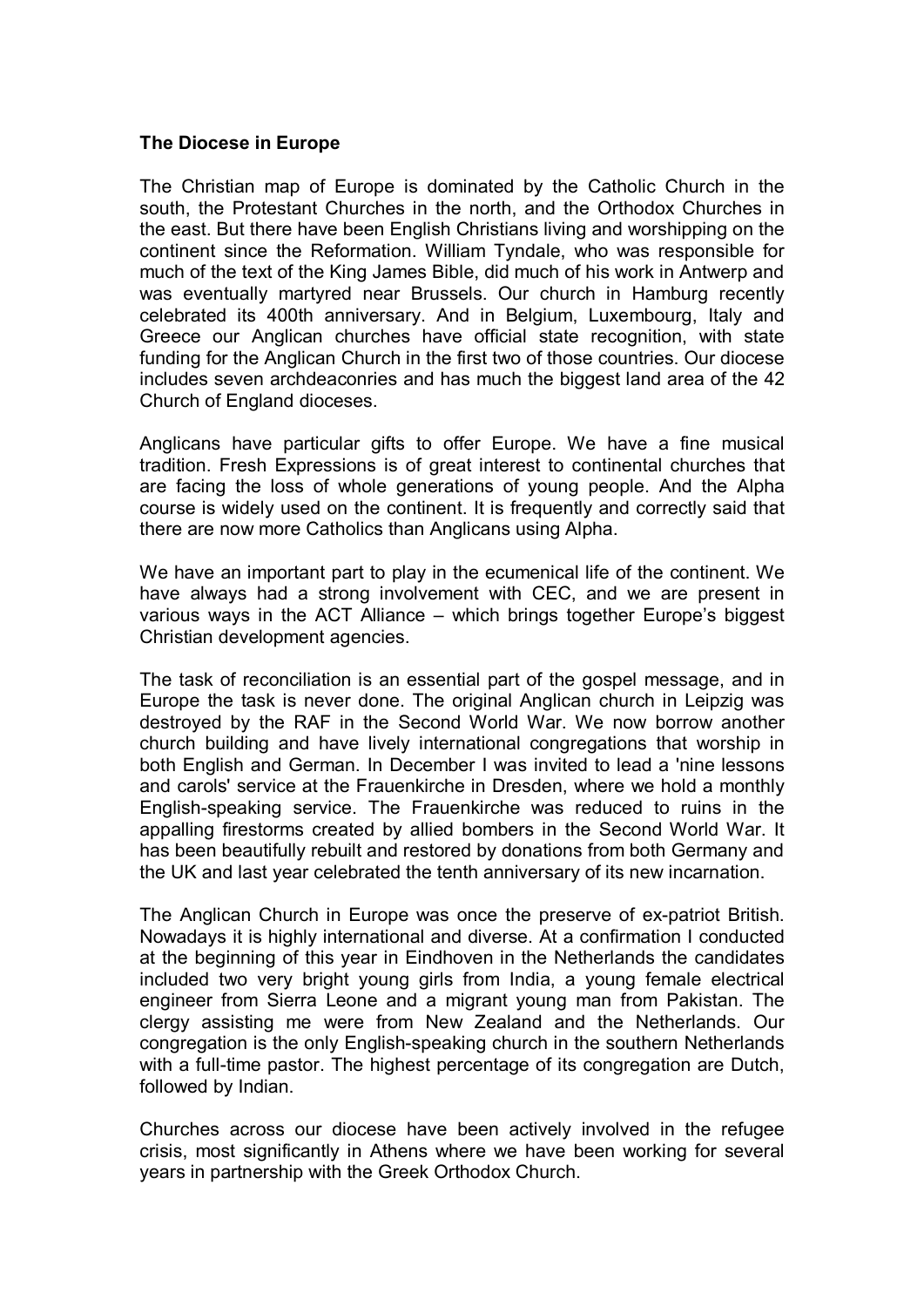### **Some Reflections on the EU Debate**

In closing I want to offer some personal reflections on the EU debate and Brexit.

A few months ago I was on a platform with Romano Prodi, the former President of the European Commission. He said to me:

*When I came to Brussels, I did not know whether the prevailing administrative culture would be German or French. To my surprise, it was neither. It was British. You knew pretty quickly with the Germans and the French which political party they were from. With the British, you never knew.*

Romano Prodi's point was that the British brought to the European Union the highest levels of administrative professionalism and thereby exerted an influence much greater than their compatriots sometimes realised. For those British men and women who have contributed their skills and expertise over many decades to building these institutions, the Brexit vote is a heavy blow. Some people in my diocese have been pleased with the result of the referendum. But many others have expressed shame, anger, grief.

I was sad that so much of the Referendum debate seemed to take place at such a low level. Both sides of the campaign indulged in exaggeration and untruths. Moreover, the result seemed to say much more about internal tensions in the UK than it did about people's true feelings towards Europe. I attended recently the General Synod which had an emergency debate on Europe in the light of the vote. I was struck that speaker after speaker lined up to talk about inequality, deprivation, social division. Almost nobody spoke about Europe. One of the tragedies of Brexit is that Britain had so much that it could have contributed to Europe, but it appears instead, to wish to walk away.

Yet, whatever we think of the modern political institutions of Europe – and Yet, whatever we think of the modern political institutions of Europe – and<br>they, of course, are far from perfect – Britain is undeniably a part of the<br>European continent We have a shared bistory and much of that bistory European continent. We have a shared history and much of that history is bound up with the Christian faith.

So I want to finish with some famous words, from John Donne the British poet and divine who had a major influence on the civilised and civilising development of the Anglican Church. He represents the voice of an island people, and his words (in his *Devotions upon Emergent Occasions, Meditation XVII*) offer hope to all of us as Europe contemplates its future and to the Christian Church as it aspires to the particular vocation of being the soul of Europe.

*No man is an island entire of itself; every man is a piece of the continent, a part of the main. If a clod be washed away by the sea, Europe is the less, as well as if a promontory were, as well as any manner of thy friends or of thine own were. Any man's death diminishes me, because I am involved in*